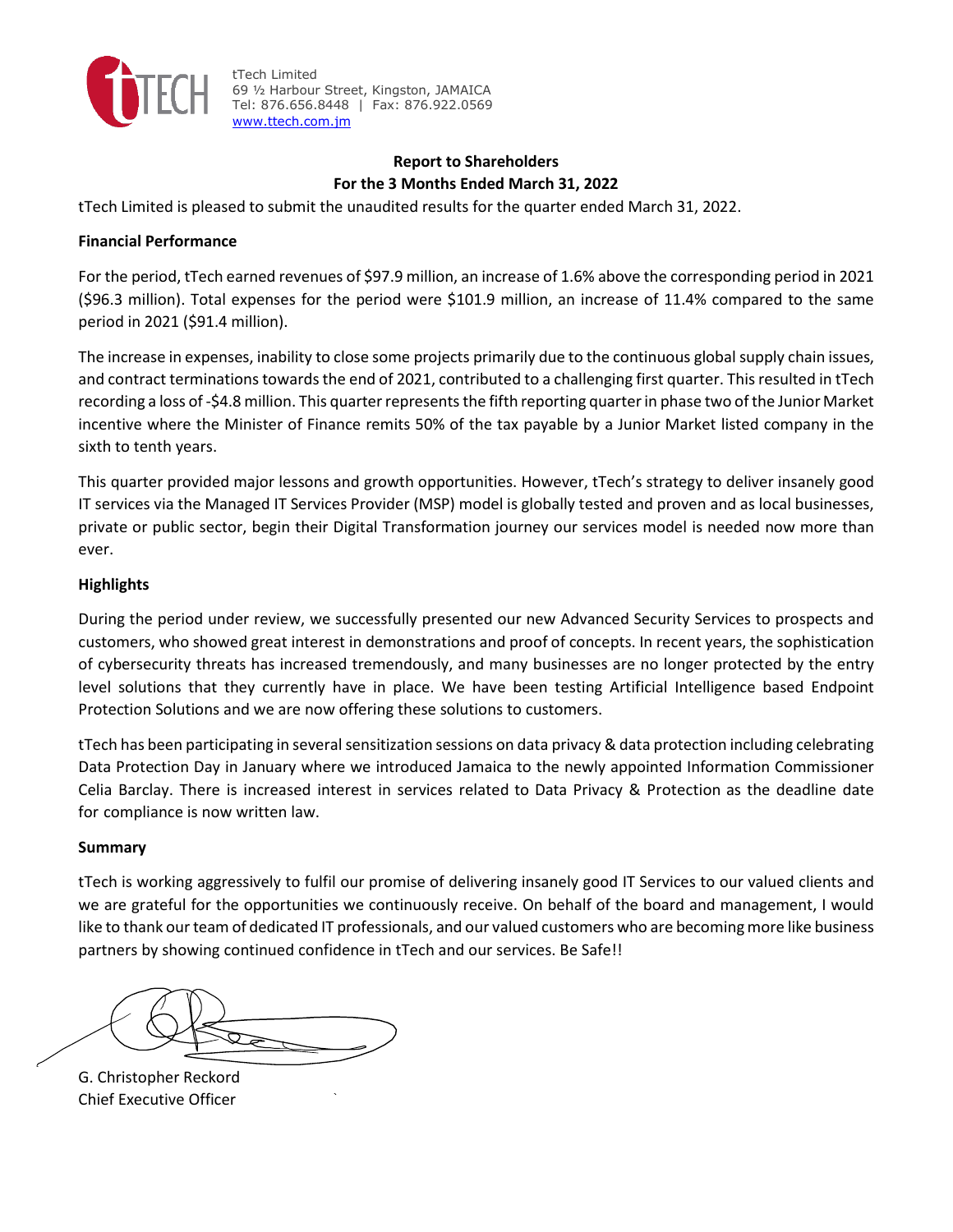Financial Statements For the three months ended 31 March 2022 (Unaudited)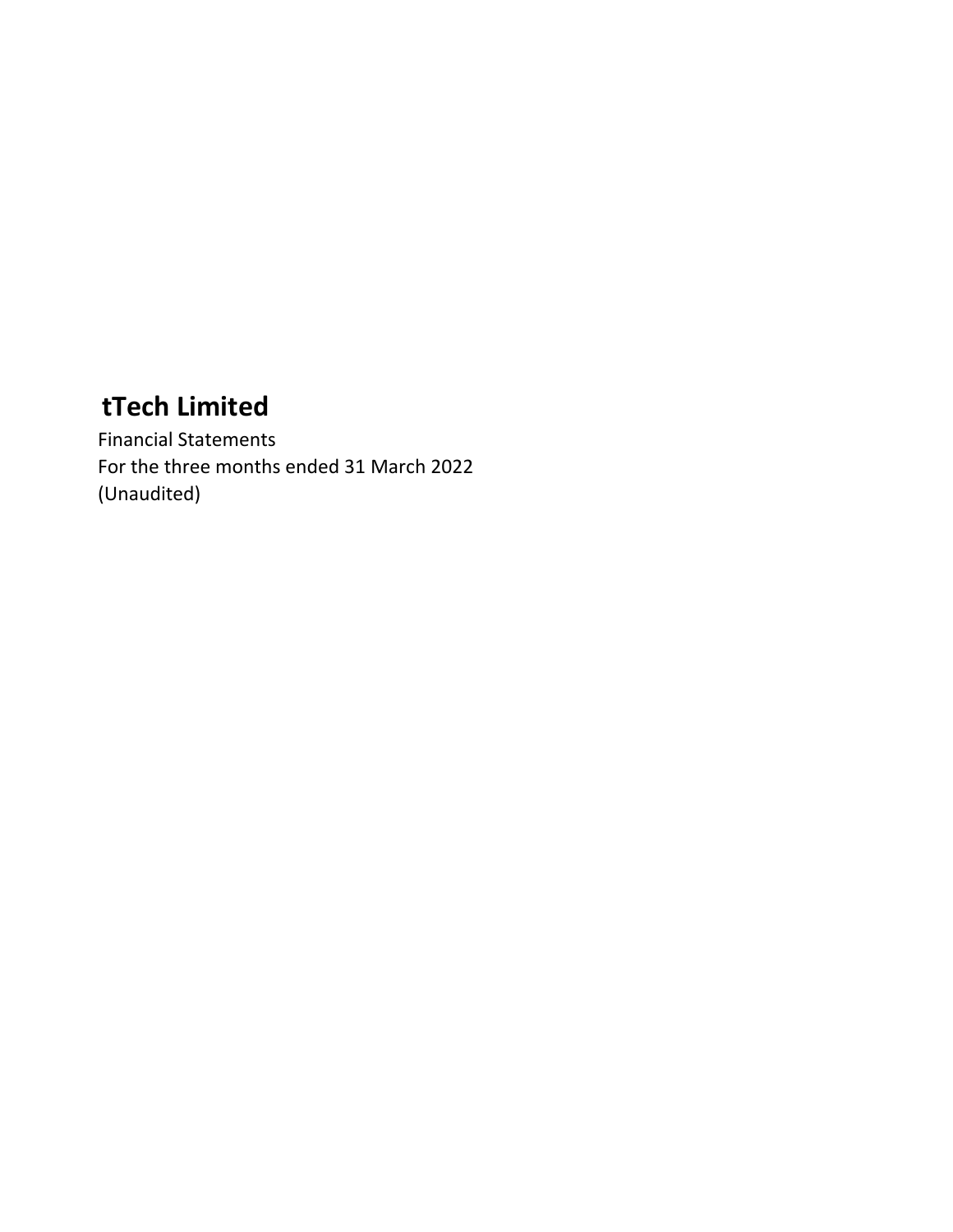FINANCIAL STATEMENTS THREE MONTHS ENDED 31 MARCH 2022 (Unaudited)

|                                        | Page          |
|----------------------------------------|---------------|
| <b>Statement of Financial Position</b> | 1             |
| Statement of Comprehensive Income      | $\mathcal{P}$ |
| Statement of Changes in Equity         | 3             |
| <b>Statement of Cash Flows</b>         | 4             |
| Notes to the Financial Statements      | 5 - 6         |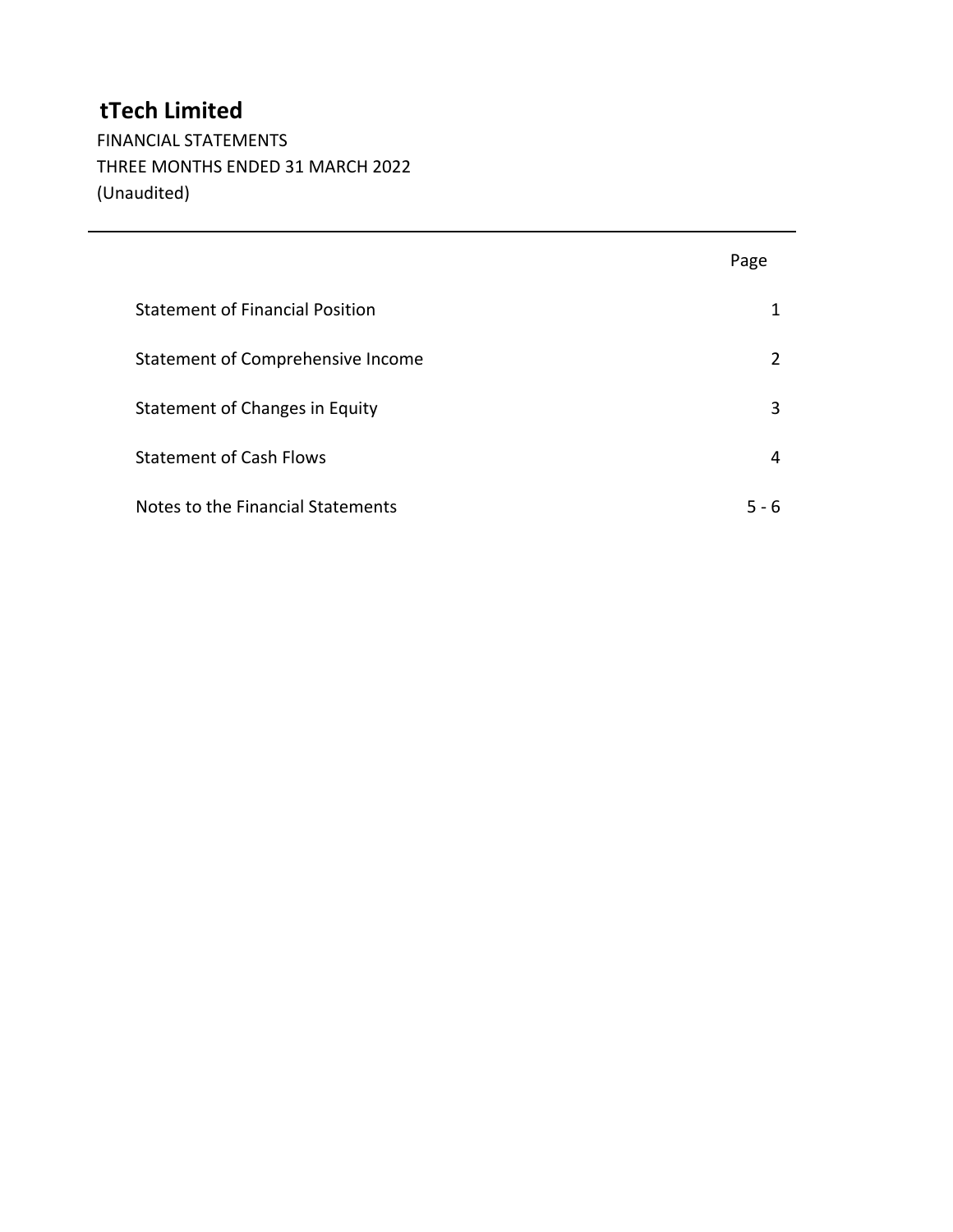STATEMENT OF FINANCIAL POSITION THREE MONTHS ENDED 31 MARCH 2022 (Unaudited)

|                                       |              | As at     | As at     | <b>Audited</b> |
|---------------------------------------|--------------|-----------|-----------|----------------|
| Expressed in \$'000                   | <b>Notes</b> | 31-Mar-22 | 31-Mar-21 | 31-Dec-21      |
| <b>Current assets</b>                 |              |           |           |                |
| Cash and cash equivalents             | 2c           | 43,849    | 41,875    | 36,389         |
| Investments                           |              | 28,410    |           | 28,485         |
| <b>Tax Recoverable</b>                |              | 884       |           | 884            |
| Contract assets                       | 2d           | 20,846    |           | 26,337         |
| Government securities purchased       |              |           |           |                |
| under resale agreements               |              | 91,215    | 101,223   | 87,710         |
| Accounts receivable                   |              | 66,886    | 67,059    | 68,433         |
| Other receivables                     | 2e           | 15,774    | 36,045    | 17,428         |
| Inventory                             |              | 1,518     | 22,097    | 1,518          |
|                                       |              | 269,382   | 268,299   | 267,184        |
| <b>Current liabilities</b>            |              |           |           |                |
| Accounts payable                      |              | 47,431    | 55,492    | 40,847         |
| <b>Contract liabilities</b>           | 2f           | 3,290     | 6,016     | 3,323          |
| Taxation payable                      |              | $\Omega$  | 1,642     |                |
| Lease liability (current portion)     |              | 1,893     | 1,635     | 1,959          |
|                                       |              | 52,613    | 64,785    | 46,129         |
| Net current assets                    |              | 216,769   | 203,514   | 221,055        |
| <b>Non-current assets</b>             |              |           |           |                |
| Investments                           |              | 10,132    | 31,936    | 10,158         |
| Right-of-use asset                    |              | 21,468    | 24,535    | 22,235         |
| Property and equipment                |              | 11,917    | 12,594    | 12,947         |
| Intangibles                           |              | 356       | 613       | 304            |
| Deferred tax                          |              | 1,922     | 1,559     | 1,068          |
|                                       |              | 45,796    | 71,237    | 46,712         |
| <b>Non-current liabilities</b>        |              |           |           |                |
| Long-term lease liability             |              | 25,585    | 27,478    | 25,940         |
| Net non-current assets                |              | 20,210    | 43,759    | 20,772         |
| <b>Total net assets</b>               |              | 236,980   | 247,273   | 241,827        |
|                                       |              |           |           |                |
| Financed by:<br>Shareholders' equity: |              |           |           |                |
| Share capital                         |              | 51,727    | 51,727    | 51,727         |
| Unappropriated profit                 |              | 185,253   | 195,545   | 190,100        |
|                                       |              | 236,980   | 247,273   | 241,827        |

Page 1

Approved and authorised by the Board of Directors on May 11, 2022 and signed on its behalf by:

 $\frac{1}{\text{Directory}}$ 

Director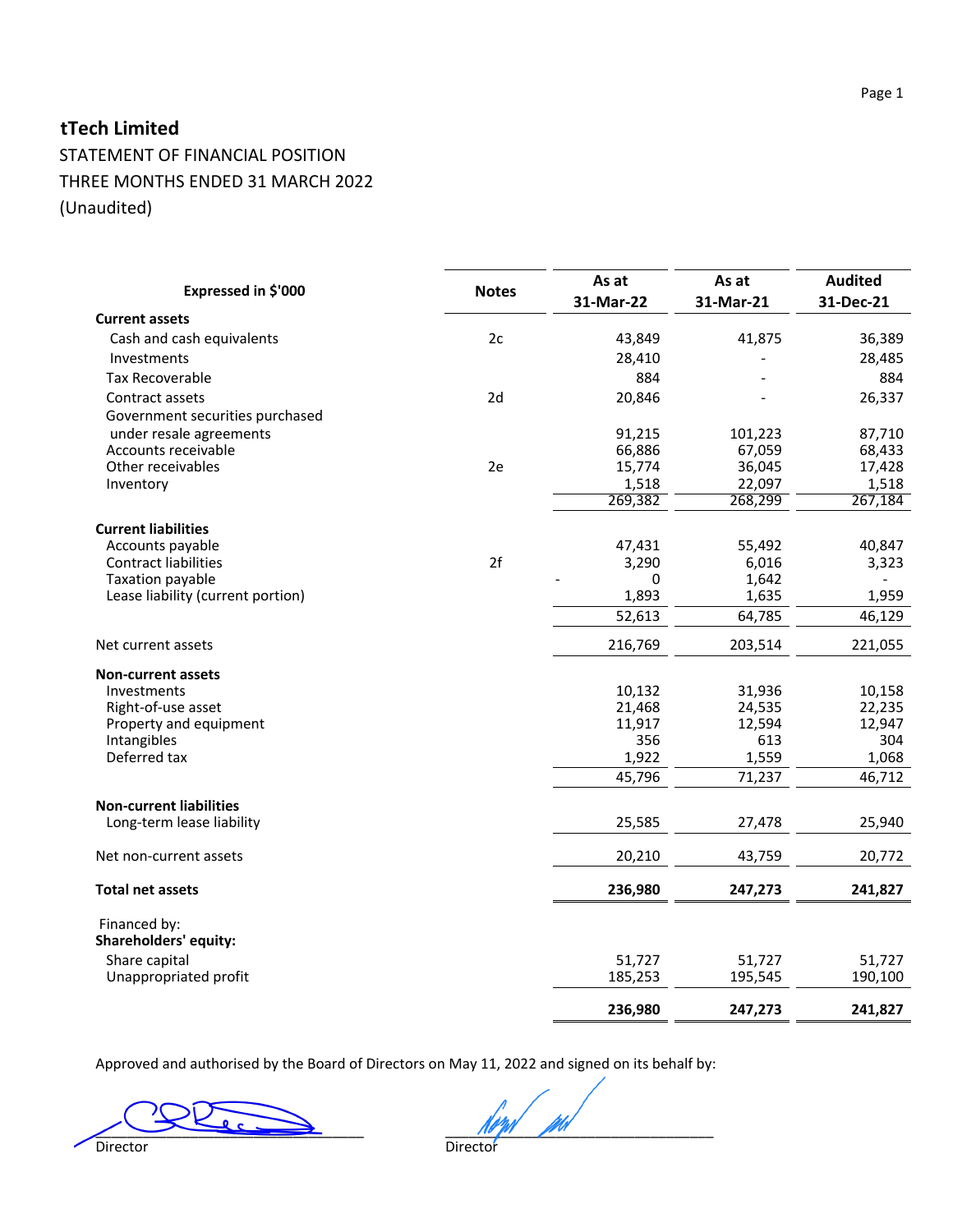STATEMENT OF COMPREHENSIVE INCOME THREE MONTHS ENDED 31 MARCH 2022 (Unaudited)

| Expressed in \$'000                                              | <b>Notes</b> | <b>Qtr Ended</b><br>31-Mar-22 | <b>Qtr Ended</b><br>31-Mar-21 | <b>Audited Y/E</b><br>31-Dec-21 |
|------------------------------------------------------------------|--------------|-------------------------------|-------------------------------|---------------------------------|
| Revenue                                                          |              | 97,986                        | 96,370                        | 392,160                         |
| Cost of Sales                                                    |              | (37, 455)                     | (31, 392)                     | (136, 150)                      |
| <b>Gross Profit</b>                                              |              | 60,531                        | 64,978                        | 256,010                         |
| Other income                                                     |              | 10                            | 17                            | 17,170                          |
| Administrative expenses                                          |              | (58, 176)                     | (55, 302)                     | (229, 673)                      |
| Other operating expenses                                         |              | (7, 471)                      | (4, 792)                      | (34, 983)                       |
| <b>Operating (loss)/profit</b><br>Finance income<br>Finance cost |              | (5, 106)<br>605<br>(552)      | 4,901<br>484<br>(582)         | 8,524<br>1,938<br>(2, 286)      |
| (Loss)/profit before taxation                                    |              | (5,052)                       | 4,803                         | 8,176                           |
| Taxation                                                         | 2g           | 854                           | (83)                          | 45                              |
| Net (loss)/profit                                                |              | (4, 198)                      | 4,720                         | 8,221                           |
| Other comprehensive loss                                         |              |                               |                               |                                 |
| Unrealised (loss)/gain on investments                            |              | (649)                         | 3,329                         |                                 |
| Total comprehensive (loss)/profit                                |              | (4, 847)                      | 8,049                         | 8,221                           |
| Net (loss)/profit attributable to owners                         |              | (4, 847)                      | 8,049                         | 8,221                           |
| <b>Earnings per share</b>                                        | 2h           | $-50.05$                      | \$0.08                        | \$0.08                          |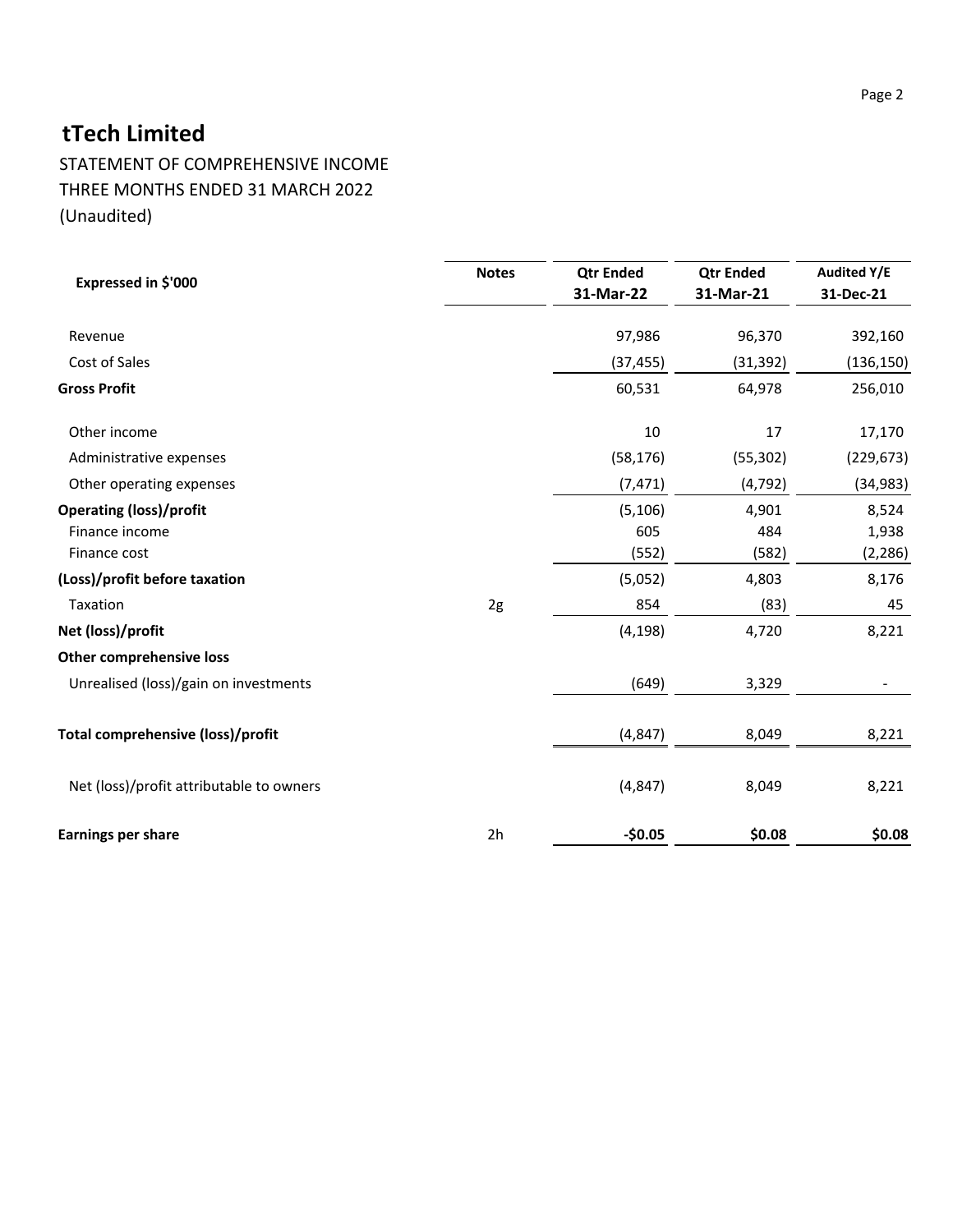## STATEMENT OF CHANGES IN EQUITY THREE MONTHS ENDED 31 MARCH 2022 (Unaudited)

| Expressed in \$'000                         | <b>Share</b><br>Capital | Unappropriated<br>Profit | <b>Total</b> |
|---------------------------------------------|-------------------------|--------------------------|--------------|
| Balance at 31 December 2020                 | 51,727                  | 187,497                  | 239,224      |
| Net profit being total comprehensive income |                         | 8,049                    | 8,049        |
| Balance at 31 March 2021                    | 51,727                  | 195,546                  | 247,273      |
| Balance at 31 December 2021                 | 51,727                  | 190,100                  | 241,827      |
| Net loss being total comprehensive income   |                         | (4, 847)                 | (4, 847)     |
| Balance at 31 March 2022                    | 51,727                  | 185,253                  | 236,980      |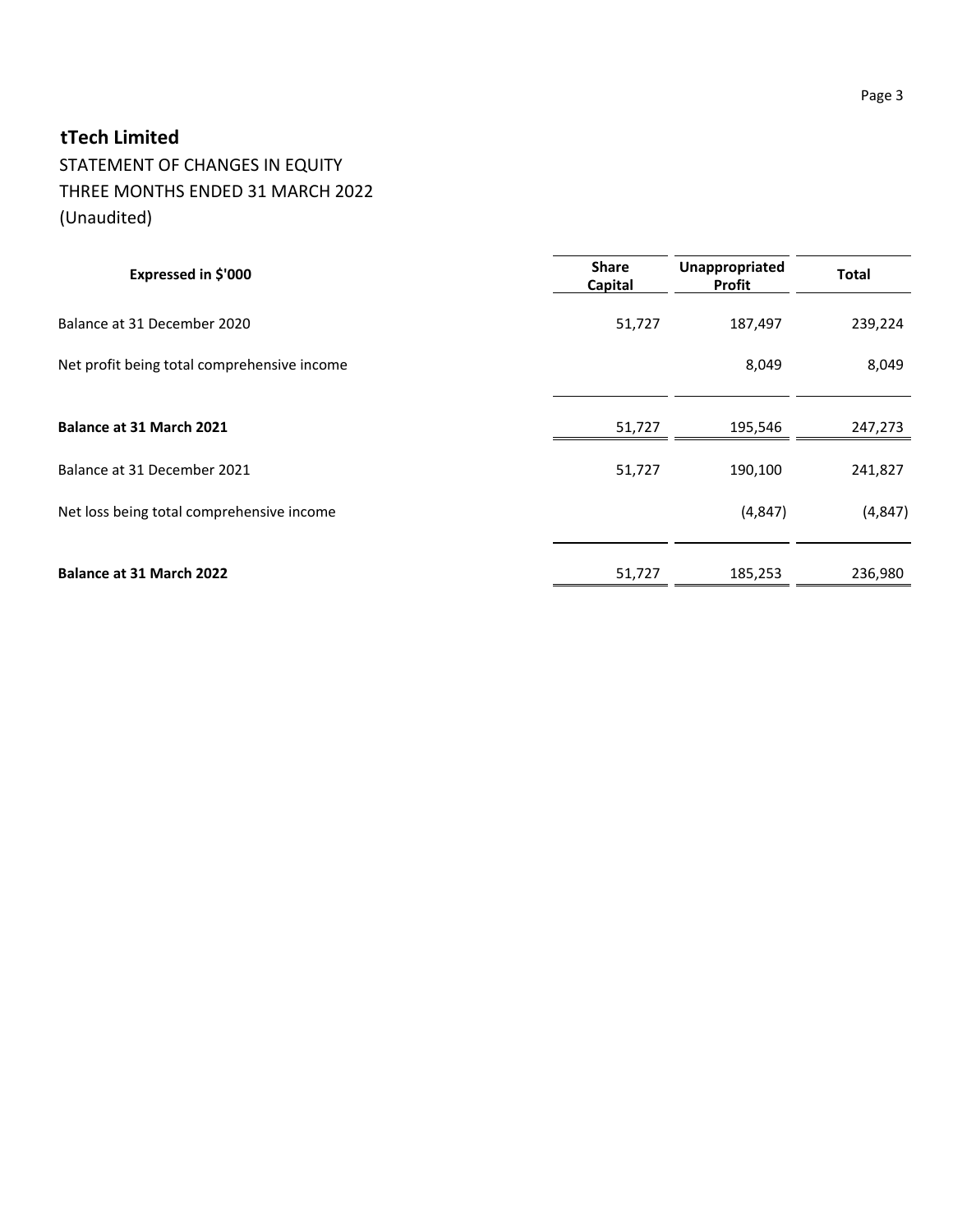## COMPANY STATEMENT OF CASH FLOWS THREE MONTHS ENDED 31 MARCH 2022 (Unaudited)

| Expressed in \$'000                                      | <b>YTD Ended</b><br>31-Mar-22 | <b>YTD Ended</b><br>31-Mar-21 | <b>Audited</b><br>31-Dec-21 |
|----------------------------------------------------------|-------------------------------|-------------------------------|-----------------------------|
| SOURCES/(USES) OF CASH                                   |                               |                               |                             |
| Cash Flows From operating activities                     |                               |                               |                             |
| Net loss being total comprehensive income                | (4, 847)                      | 8,049                         | 8,221                       |
| Adjustments for:                                         |                               |                               |                             |
| Allowance for expected credit losses                     | 31                            | 430                           | 4,760                       |
| Depreciation - Right-of-use asset                        | 767                           | 767                           | 3,067                       |
| Depreciation                                             | 1,507                         | 1,256                         | 5,506                       |
| Amortization                                             | 26                            | 37                            | 346                         |
| Loss on disposal of equipment                            |                               |                               | 313                         |
| Dividend income                                          | (15)                          | (17)                          | (126)                       |
| Foreign exchange (loss)/gain                             | 623                           | (2,860)                       | (8,608)                     |
| Tax credit                                               |                               |                               | (45)                        |
| Depreciation in fair value of equity investments         | 26                            | (468)                         | (398)                       |
| Interest Income                                          | (605)                         | (484)                         | (1,938)                     |
| Interest expense - lease liability                       | 552                           | 582                           | 2,286                       |
| Operating cash flows before movements in working capital | (1,934)                       | 7,292                         | 13,384                      |
| Accounts receivable                                      | 1,547                         | 4,730                         | 79                          |
| Other receivables                                        | 1,654                         | (2, 284)                      | (3, 235)                    |
| Contract assets                                          | 5,491                         | 764                           | 7,083                       |
| Inventories                                              |                               | (3, 387)                      | 1,897                       |
| Accounts payable                                         | (6, 584)                      | 12,158                        | (2,487)                     |
| Contract liabilities                                     | 33                            | 764                           | (1,929)                     |
| Tax payable                                              |                               | 1,642                         |                             |
| Deferred Tax                                             | (854)                         | (1, 559)                      |                             |
|                                                          | (648)                         | 20,120                        | 14,792                      |
| Dividend received                                        | 15                            | 17                            | 126                         |
| Interest received                                        | 557                           | 426                           | 1,970                       |
| Interest paid - lease liability                          | (552)                         | (582)                         | (2, 286)                    |
|                                                          | (627)                         | 19,981                        | 14,602                      |
| <b>Taxation paid</b>                                     |                               |                               | (1,907)                     |
| Net cash flows provided by operating acivities           | (627)                         | 19,981                        | 12,695                      |
| Cash flows from investing acivities                      |                               |                               |                             |
| Additions to property and equipment                      | (477)                         | (951)                         | (5, 555)                    |
| Additions to intangibles                                 | (78)                          |                               | (313)                       |
| Securities purchased                                     | (3,505)                       | (1,938)                       |                             |
| Investments                                              | 101                           | (1,092)                       | (2, 124)                    |
| Cash (used in)/provided by investing acivities           | (3,960)                       | (3,981)                       | (7,992)                     |
| <b>Cash flows from financing acivities</b>               |                               |                               |                             |
| Payment of lease liability - principal portion           | (355)                         | (422)                         | (1, 537)                    |
| Dividends paid                                           |                               |                               | (5,618)                     |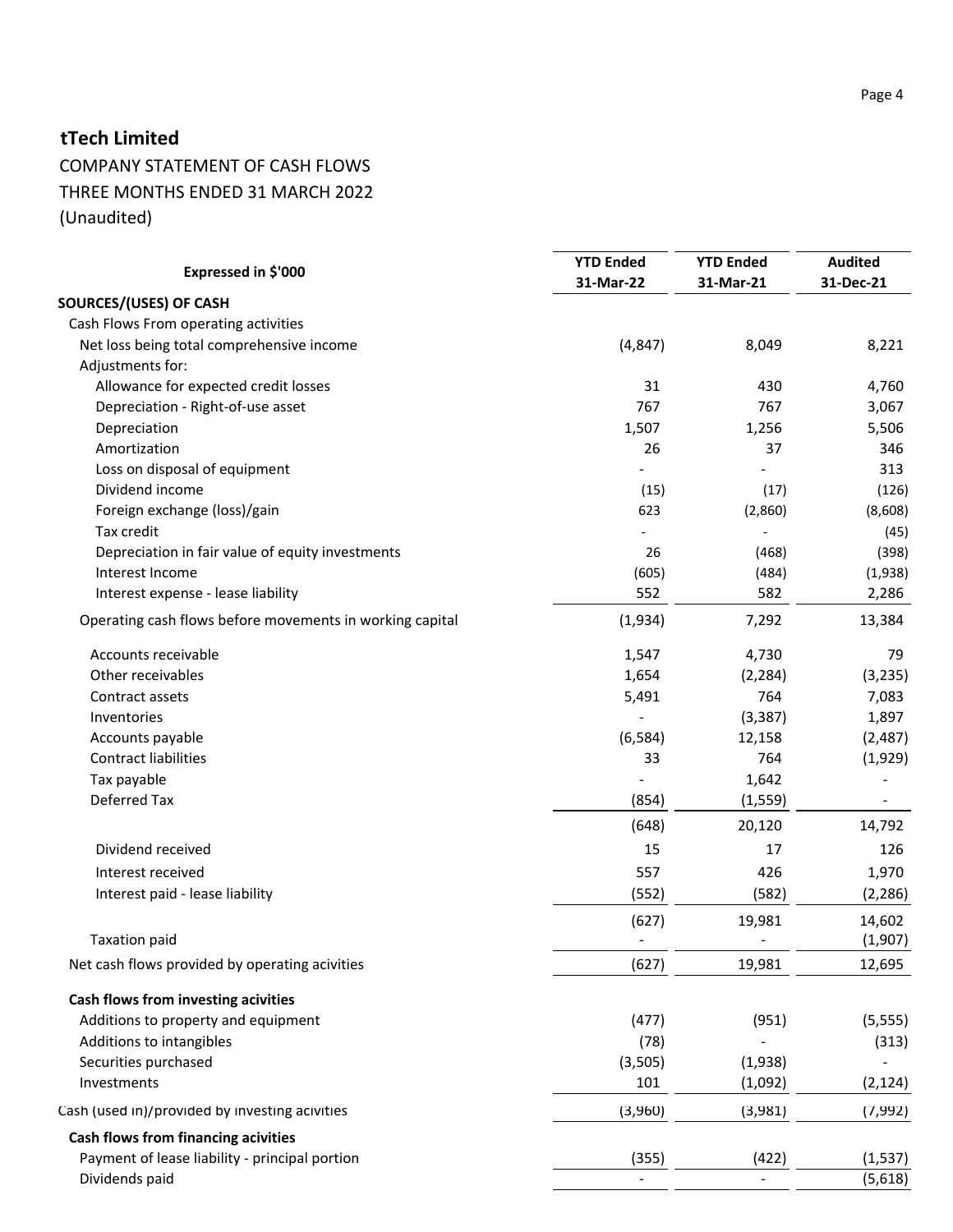| Cash used in/(provided by) financing acivities       | (355)   | (422)   | (7,155)  |
|------------------------------------------------------|---------|---------|----------|
| (Decrease)/ increase in cash and cash equivalents    | (4,942) | 15,578  | (2, 452) |
| Effect of exchange rate on cash and cash equivalents | (587)   | 448     | 8,608    |
| Cash and cash equivalents at beginning of the year   | 122,421 | 116,265 | 116,265  |
| Net cash and cash equivalents at end of the period   | 116.892 | 132.291 | 122,421  |
| Comprised of:                                        |         |         |          |
| Cash and bank balances                               | 43,849  | 41,875  | 33,840   |
| Short term investments                               | 73,043  | 89,652  | 88,581   |
| Net cash and cash equivalents at end of the period   | 116,892 | 131,527 | 122,421  |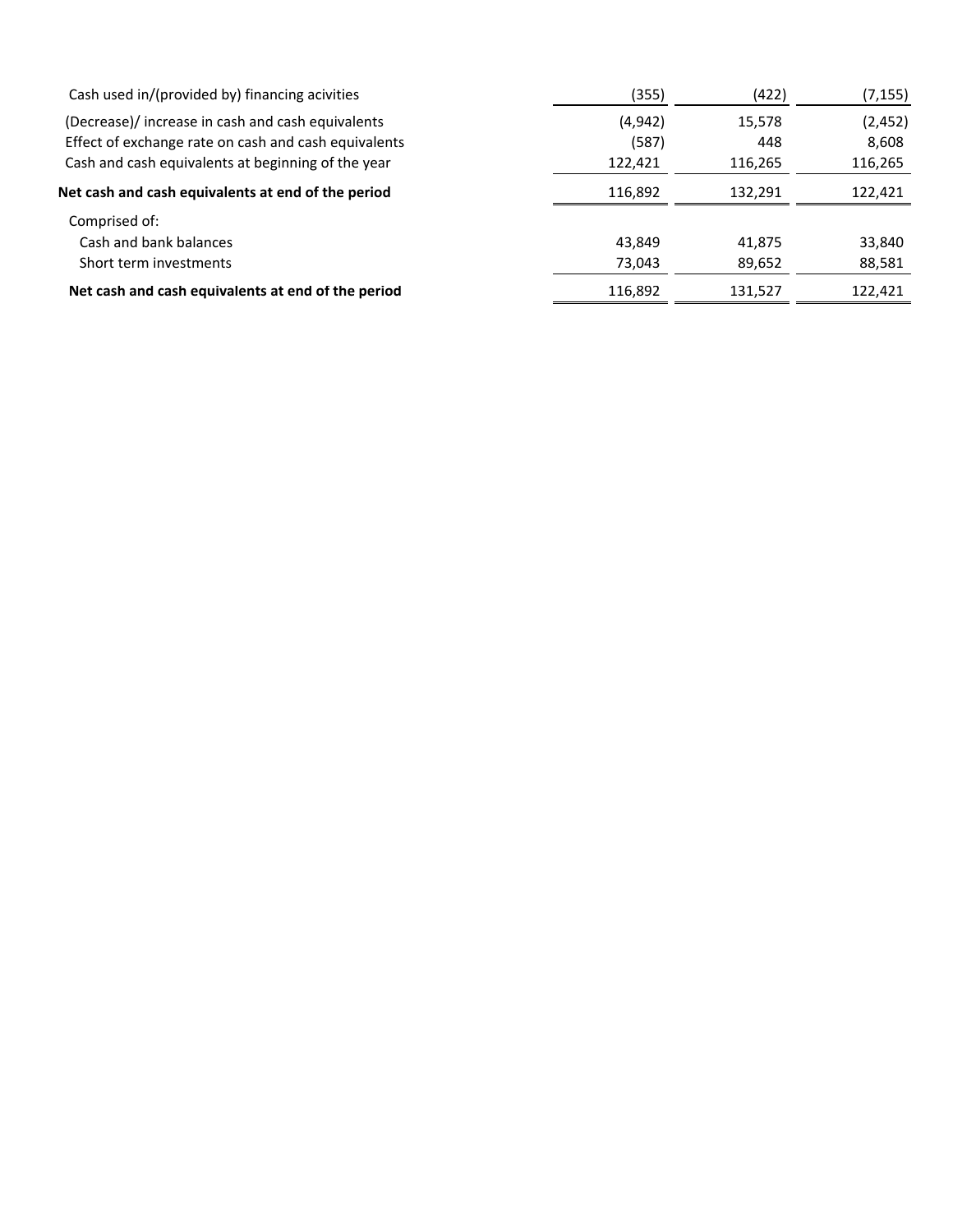NOTES TO THE FINANCIAL STATEMENTS THREE MONTHS ENDED 31 MARCH 2022 (Unaudited)

#### 1. GENERAL INFORMATION

tTech Limited ("Company") is a limited liability company, which was incorporated under the Companies Act and is domiciled in Jamaica with registered office located at 69 1/2 Harbour Street, Kingston.

The principal activity of the Company is that of information technology service providers and consultants.

On January 7, 2016, the Company's ordinary shares were listed on the Junior Market of the Jamaica Stock Exchange.

#### 2. ACCOUNTING POLICIES

#### (a) Statements of Compliance

These interim financial statements for the period ended 31 March 2022, have been prepared in accordance with IAS34, 'Interim Financial Reporting'. These interim financial statements should be read in conjuction with the Audited Financial Statements for the year ended 31 December 2021.

The accounting policies followed in these interim financial statements are consistent with those used in the audited financial statements for the year ended 31 December 2021, which have been prepared in accordance with International Financial Reporting Standards (IFRS) and comply with the provisions of the Jamaican Companies Act.

#### (b) Tax Status

The Company was listed on the Junior Market of the Jamaica Stock Exchange on 7 January 2016 and under the Income Tax Act (Jamaica Stock Exchange Junior Market) Remission Notice, 2010, 100% of income taxes will be remitted by the Minister of Finance during the first five years of listing on Junior Market (Phase one) of the Jamaica Stock Exchange and 50% of income taxes will be remitted by the Minister of Finance during the second five years of listing on the Junior Market (Phase two) of the Jamaica Stock Exchange.

#### (c) Net Cash & Cash Equivalents

Cash & cash equivalents includes investments with settlement dates of 90 days or less.

|                                                             | 31-Mar-22 | 31-Mar-21 |
|-------------------------------------------------------------|-----------|-----------|
| Reverse repurchase agreements - classified as cash and cash |           |           |
| equivalents                                                 | 73.043    | 89,652    |
| Reverse repurchase agreements - other                       | 18.172    | 11,571    |
|                                                             |           |           |
| Securities purchased                                        | 91,215    | 101,223   |

#### (d) Contract assets

Contract assets include short-term procurement of goods for customers prior to implementation and delivery of equipment and services. This amount was reclassified from other receivables and inventory.

#### (e) Other receivables

 Other receivables include witholding tax, pre-payments and deposits. Amounts have been reclassified to contract assets.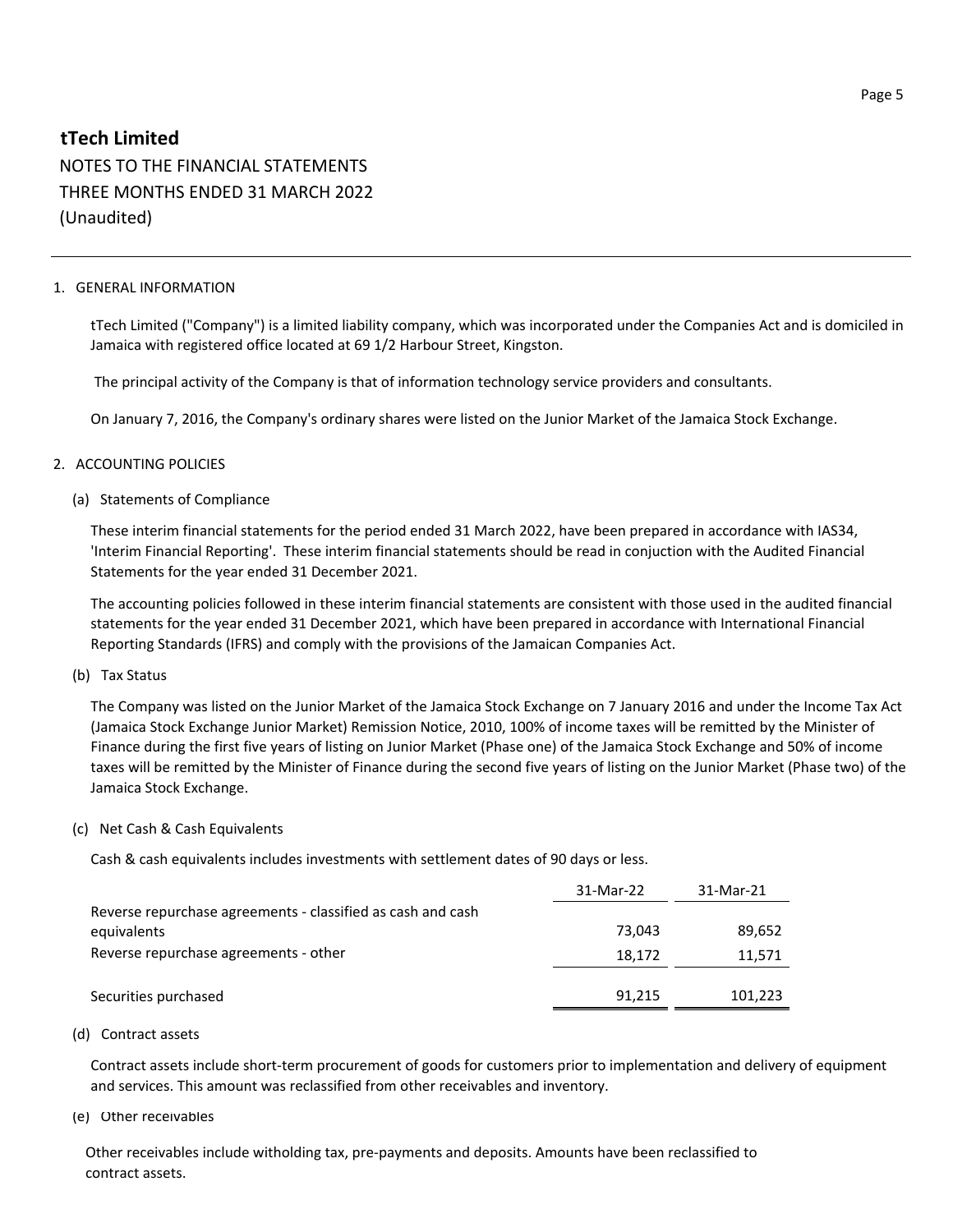#### (f) Contract liabilities

Contract liabilities include short-term customer advances received to deliver equipment and to render services. This amount was reclassified from other payables as a result of the adoption of IFRS 15.